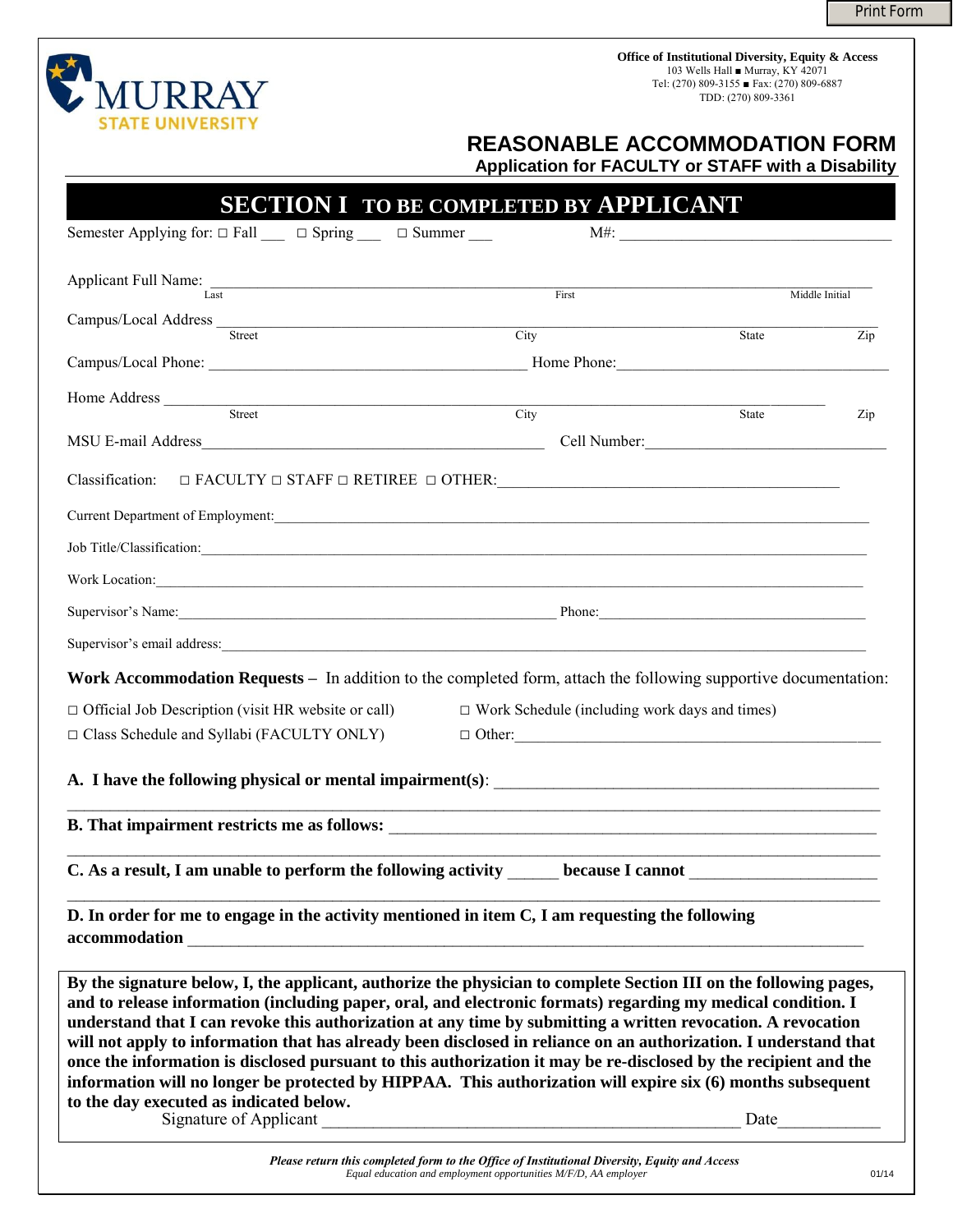## **SECTION II - TO BE COMPLETED BY HUMAN RESOURCES**

## For EMPLOYMENT REASONABLE ACCOMMODATION REQUESTS ONLY

**Please provide the essential job function for the below named position.** 

Position Title:

Please attach the job description for this position or job specifications.

**Essential function descriptions should contain the physical and mental elements of performing them. Qualifications and standards must be job-related and consistent with operating necessity.** When preparing the memo regarding essential functions, include responses to the following questions: *Does the job exist to do this function? How much time per week is spent doing this function? What are the minimum qualifications and job standards? What critical skills, experience, training, education, and/or license are needed? What equipment is used to do this function? How frequently is the equipment used? What are the physical elements of this function? What are the mental elements of this function? Can other current employees do this function if necessary? Would taking this function from the job significantly change the job? Would there be significant consequences if this function were not performed? Could this function be redesigned or performed in another way? Did the previous employee do this function? Do people in similar positions elsewhere do this function? Is this function essential, as opposed to marginal?*

The Essential Job Functions for this position are: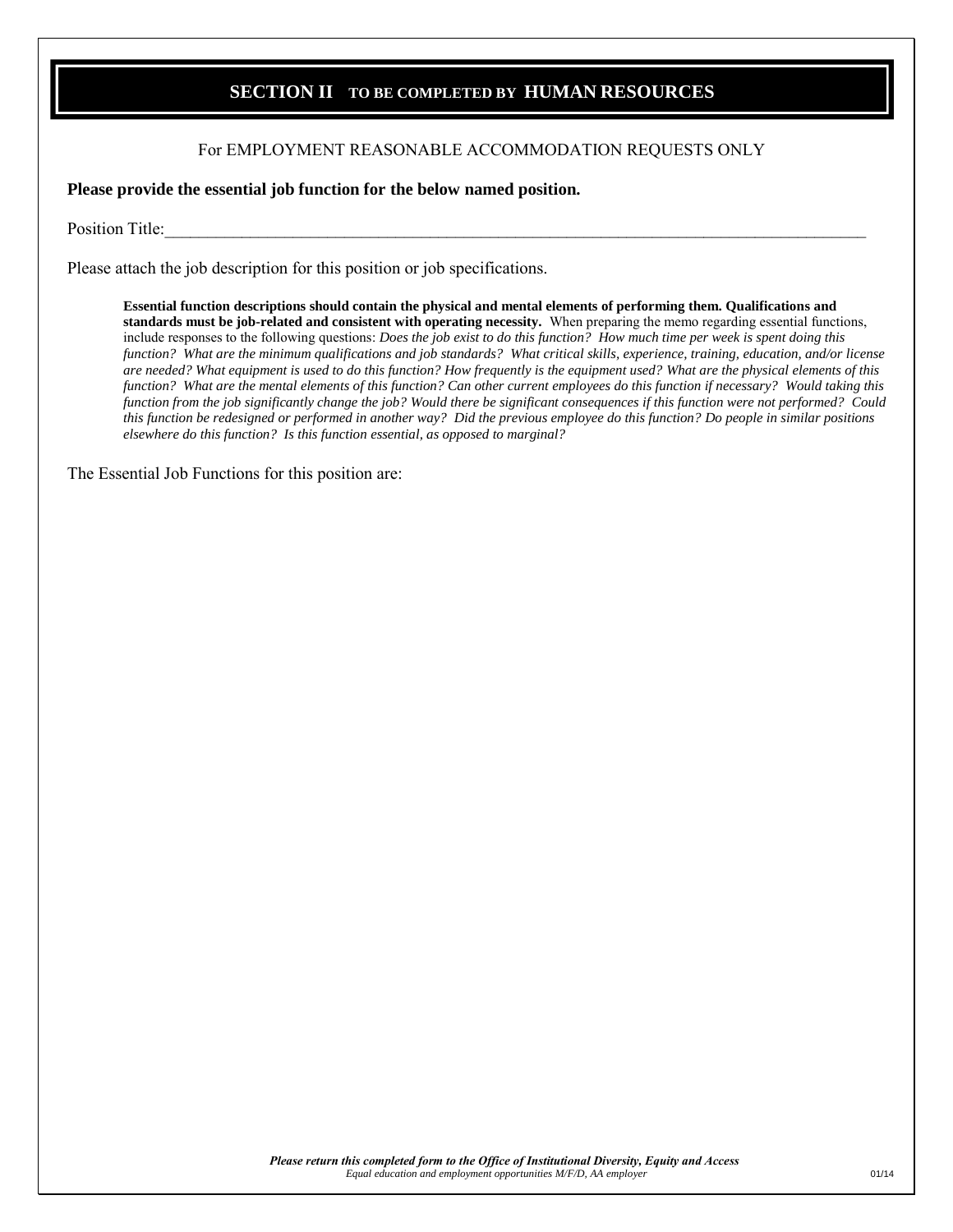## **SECTION III - TO BE COMPLETED BY MEDICAL PROVIDER**

1. Does the applicant have a physical and/or mental impairment which will limit his/her ability to perform the essential functions of the activity(ies) mentioned in item C? \_\_ Yes \_\_ No

\_\_\_\_\_\_\_\_\_\_\_\_\_\_\_\_\_\_\_\_\_\_\_\_\_\_\_\_\_\_\_\_\_\_\_\_\_\_\_\_\_\_\_\_\_\_\_\_\_\_\_\_\_\_\_\_\_\_\_\_\_\_\_\_\_\_\_\_\_\_\_\_\_\_\_\_\_\_\_\_\_\_\_\_\_\_\_\_\_\_\_\_  $\_$ 

 $\_$ 

 $\_$ \_\_\_\_\_\_\_\_\_\_\_\_\_\_\_\_\_\_\_\_\_\_\_\_\_\_\_\_\_\_\_\_\_\_\_\_\_\_\_\_\_\_\_\_\_\_\_\_\_\_\_\_\_\_\_\_\_\_\_\_\_\_\_\_\_\_\_\_\_\_\_\_\_\_\_\_\_\_\_\_\_\_\_\_\_\_\_\_\_\_\_\_

\_\_\_\_\_\_\_\_\_\_\_\_\_\_\_\_\_\_\_\_\_\_\_\_\_\_\_\_\_\_\_\_\_\_\_\_\_\_\_\_\_\_\_\_\_\_\_\_\_\_\_\_\_\_\_\_\_\_\_\_\_\_\_\_\_\_\_\_\_\_\_\_\_\_\_\_\_\_\_\_\_\_\_\_\_\_\_\_\_\_\_\_\_  $\_$ 

If answered **YES,** to the above, please provide a description of the impairment and a diagnosis.

2. What limitation(s) does this impairment cause?

3. What is the expected duration of the impairment and the limitations?

4. Is the applicant capable of performing the essential functions of the activity with reasonable

accommodations? \_\_ Yes \_\_ No

If answered **YES**, to the above, please state the reasonable accommodations which are needed so the

applicant can perform the essential functions of the activity(ies) mentioned in item  $C$ .

5. Please provide any additional information you believe is relevant to the applicant's impairment as it relates to his/her engaging in the activity(ies) mentioned in item  $C$ :

Physician/Medical Professional/ARPN Name (please print)

Area of practice/specialty:

Address \_\_\_\_\_\_\_\_\_\_\_\_\_\_\_\_\_\_\_\_\_\_\_\_\_\_\_\_\_\_\_\_\_\_\_\_\_\_\_\_\_\_\_\_\_\_\_\_\_\_\_\_\_\_\_\_\_\_\_\_\_\_\_\_\_\_\_\_\_\_\_\_\_\_\_\_\_\_\_\_\_\_\_\_\_

Phone:\_\_\_\_\_\_\_\_\_\_\_\_\_\_\_\_\_\_\_\_\_\_\_\_\_\_\_\_\_\_\_\_\_\_\_\_\_\_\_ Fax:\_\_\_\_\_\_\_\_\_\_\_\_\_\_\_\_\_\_\_\_\_\_\_\_\_\_\_\_\_\_\_\_\_\_\_\_\_\_\_\_\_\_\_

 $\_$ 

Signature \_\_\_\_\_\_\_\_\_\_\_\_\_\_\_\_\_\_\_\_\_\_\_\_\_\_\_\_\_\_\_\_\_\_\_\_\_\_\_\_\_\_\_\_\_\_\_\_\_\_\_\_\_\_\_\_\_\_\_\_\_\_ Date\_\_\_\_\_\_\_\_\_\_\_\_\_\_\_\_\_

**Return Form To:**  The Office of Institutional Diversity, Equity and Access 103 Wells Hall Murray, KY 42071 Phone: (270) 809-3155 Fax: (270) 809-6887 TDD: (270) 809-6831